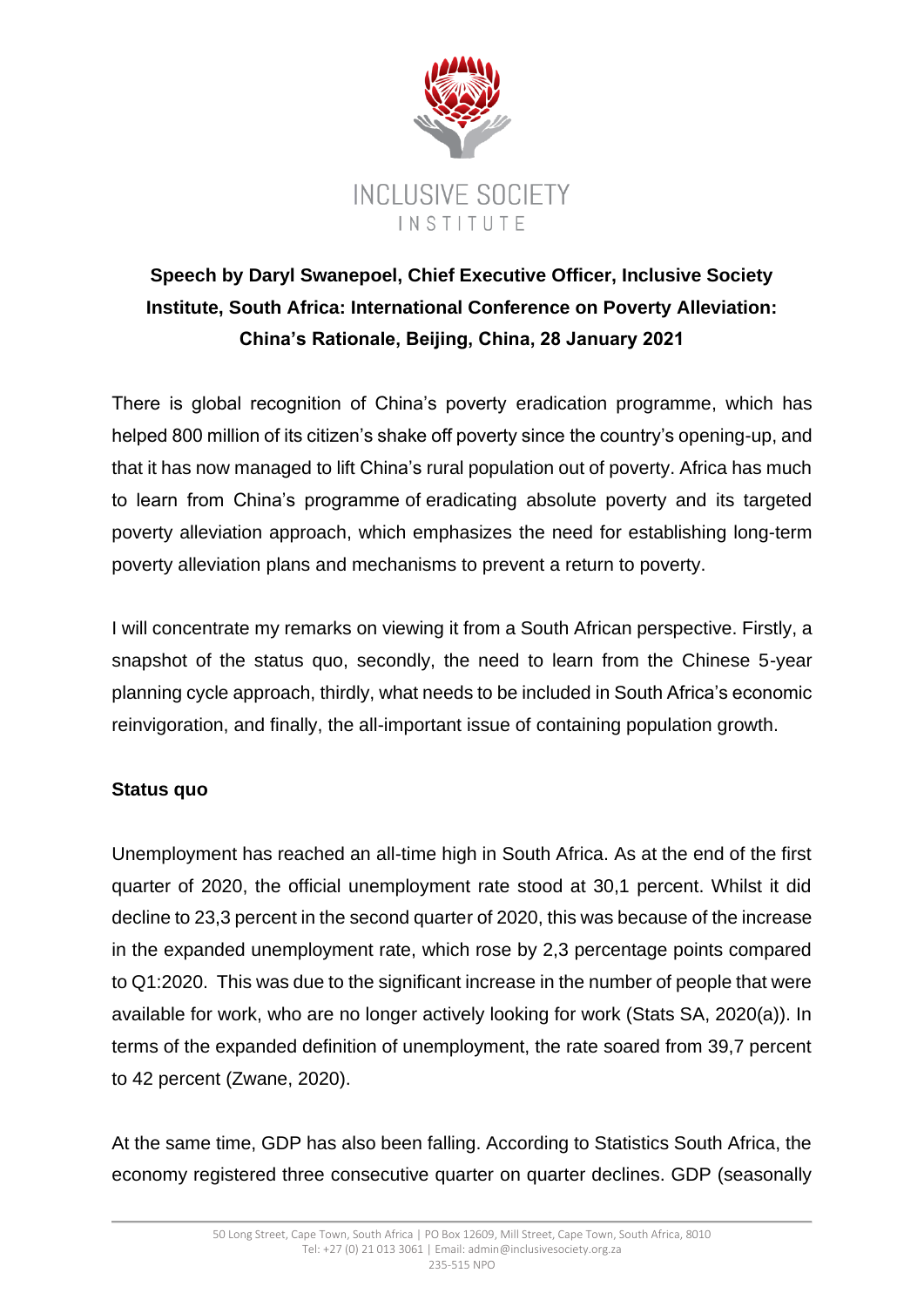adjusted and annualised) in the first quarter of 2020, fell by two percent. It contracted by -1,4% and -0,8% in the fourth and third quarters of 2019, respectively (Stats SA, 2020(b)). Much emphasis has been placed on the need for material GDP growth to arrest the spiralling unemployment. To reduce unemployment to about ten percent, the South African economy will have to register growth of around five to six percent per annum for the next twenty years (Cotterill, 2019). This, whilst GDP growth over the ten-year period 2009 to 2018 averaged a mere 1,5 percent (CRA, 2020:86).

And all of this prior to assessing the impact of the COVID-19 pandemic which has served only to exacerbate the problem. Year-on year, further job losses in the formal sector were seen in all industries during the pandemic, showing a decrease of 671 000 employees (-6,6%) in June 2020 compared with June 2019 (Stats SA, 2020(c)). It has also ravaged the informal sector.

Even more worrisome is that GDP per capita has been falling – from a high of USD 12,884 in 2014 to USD 12,482 in 2019 (Trading Economics, N.d.) So, in terms of the two elements needed to reduce poverty – job growth and GDP growth – South Africa has been sliding. Thus, this conference is so important. We urgently need to chart a way forward that will enable the country to reverse its fortunes. For this, the Chinese experience can serve as inspiration.

#### **Planning cycles**

"Since 1953, China's Five-Year-Plans have been the single most important guiding documents signalling the policy direction for the country's future economic and social development" (Wong, 2020). Under this model the economy is managed through its five-year plans that set goals, strategies and targets (Asialink Business, N.d.).

South Africa also manages its economy via multi-year plans. Firstly, it has the National Development Plan 2030 (NPC, N.d.), which sets the longer-term desired outcomes and targets, whilst the details are unpacked in the three-year medium-term budgets presented annually to Parliament. What seems to be lacking, on the one hand, are the tactical longer-term strategies and action plans. And on the other hand, policy certainty and continuity remains fluid. New ideas (most without concrete supporting modelling) are continually being introduced, and it appears that as the economic situation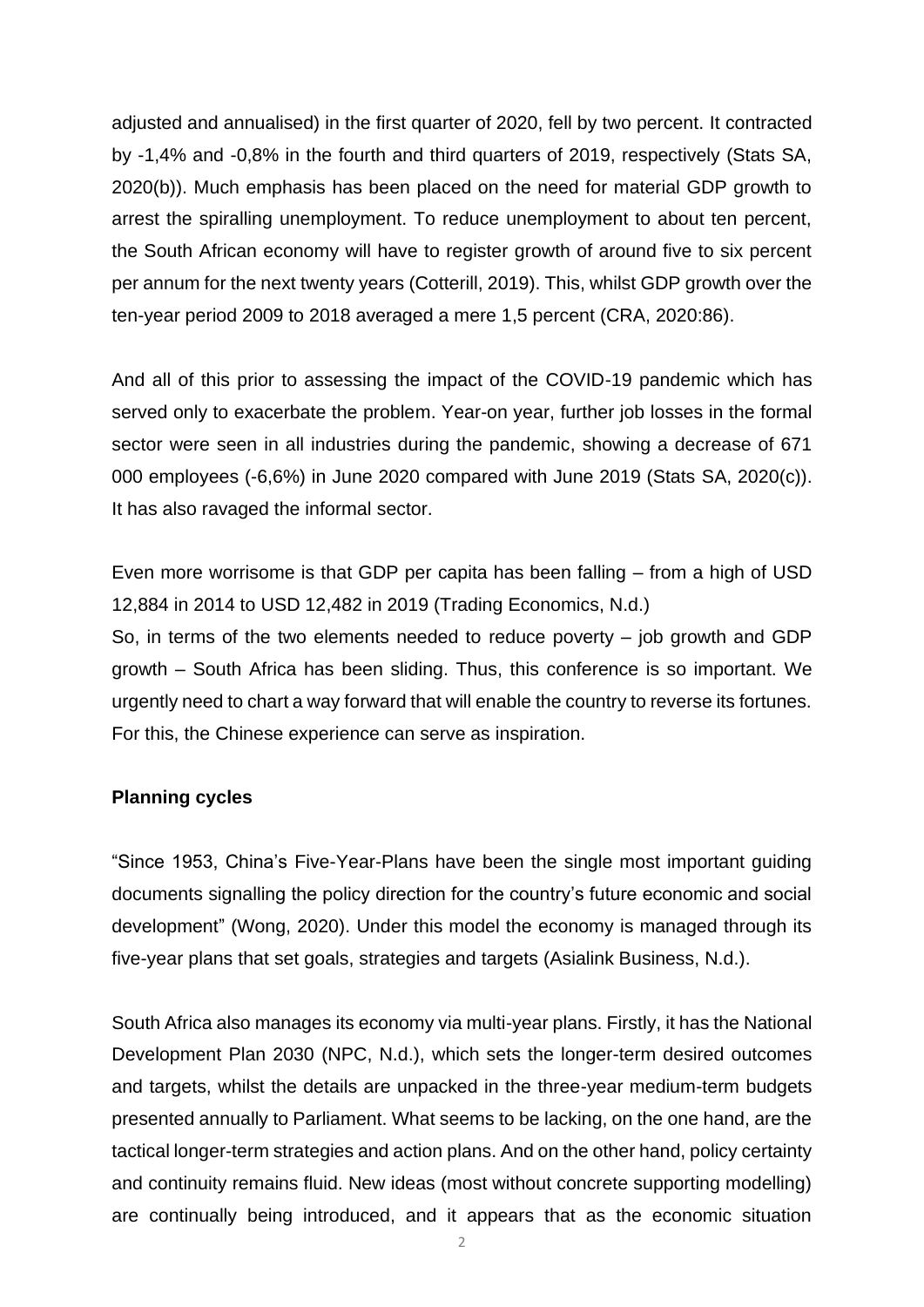worsens, anxiety is setting in through the introduction of more populistic ideas, many of which are untested, even disproven. This creates a longer-term disjuncture and, in many cases, a misplacement of resources. This apart from the economic uncertainty that it creates.

So, what's to be done: I think South Africa could do itself a favour by gaining a deeper understanding of the Chinese long-term planning model. At the moment the country knows what it wants as its end-goal, but I am not sure it is clear on how to get there. It has some clear ideas (as embodied in the National Development Plan (NDP)), but it doesn't have a holistic modelled action plan. This is both a public and private sector dilemma. Whilst the public sector is often inconsistent and fluid, the private sector relies on precedence without projecting it into concrete overall development plans with actionable steps.

I strongly propose a project led by international and South African thought leaders to consider how to strengthen South Africa's economic planning regime. Without proper planning, poverty alleviation is a myth. This could be a possible take-out from this conference.

### **What needs to be included in the plan**

The Inclusive Society Institute, which I represent, has embarked on an economic research project aimed at developing an economic blueprint for South Africa. Using the NDP as the departure point, it aims at introducing concepts that will consolidate actions toward achieving its goals, but so too, new ideas that will help fast-track growth. I believe we have much to learn from the Chinese planning regime.

Some ideas that are surfacing include:

- A renewed look at meaningful Public Private Partnerships (PPP), for example, tolled *new* economic infrastructure or fee-based use of current infrastructure, for example the rail networks. These need to be workable business-like partnerships in the true sense, not mere private sector implementors or, in essence, funders.
- Given the country's already high taxes, yet the need for more funding, to look at dedicated taxes (or ringfenced taxes) to achieve specific objectives and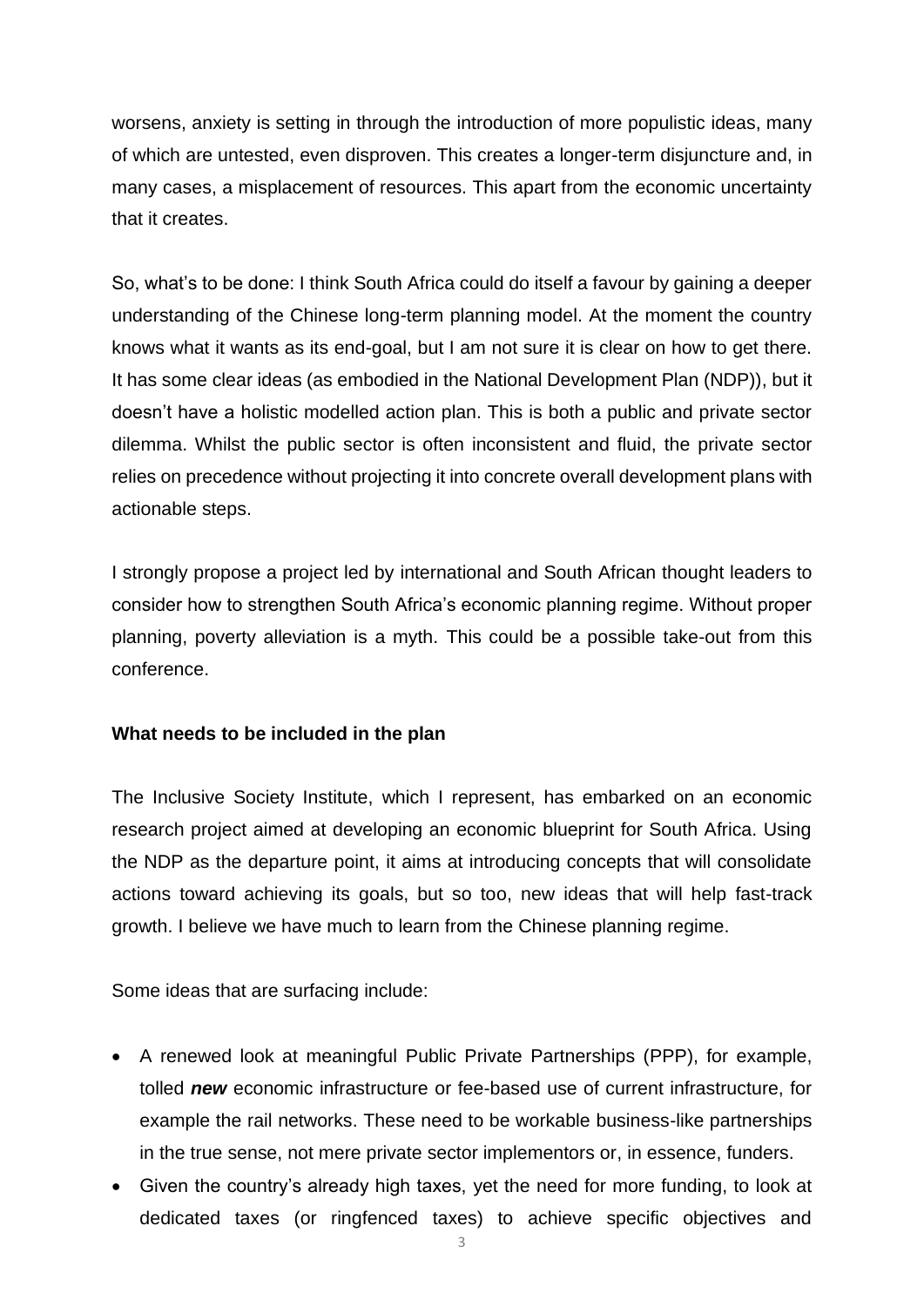programmes set out in the blueprint. There will be resistance to general tax increases without clear deliverables attached to these increases.

- How to effect import-substitution something that COVID-19 has served to once again highlight. Here the role of the state has to be re-evaluated. It could very well be that the state has a greater and more direct role to play in the establishment of manufacturing capacity in the country; capacity that could be privatised later.
- Linked to the aforementioned is the need for a renewed look at the SEZ policies of the country. We need to attract FDI more vigorously. The current model is not ambitious enough, and remains pretty constrictive in nature. We need to be more radical in our approach and would do well to draw lessons from the Chinese approach to true SEZs.
- It is important to note that given the high levels of poverty and inequality in South Africa, welfare grants play an important role in alleviating abject poverty and serve as the barrier between survival and starvation. Whilst the need is expanding, the resources required to meet the demand are diminishing. There is much discussion in South Africa at the moment with regard to a Basic Income Grant (BIG), but affordability is doubtful. Without the prerequisite accompanying GDP growth, the welfare system is fast becoming unsustainable.

We therefore need to embark on a new approach to the grant model. Transfers alone is not affordable. We can, however, examine community national servicebased grants. Through this approach economic value can be added to off-set the welfare spend. I can think of national recycling projects, infrastructure maintenance projects, etcetera. Where the recipients of grants are deployed into projects that generate income or underpin economic growth. This would, in essence, be a more productive extension of, and more economically focussed, expanded public works programme. This could well be implemented via PPP.

There are more, but time constrains. I think the approach is captured.

#### **Population growth**

To my mind, most probably the biggest challenge facing South Africa (and Africa) is the high population growth, with its concomitant growth in the youth population. Many consider the high youth numbers a dividend, as it provides a workforce and consumer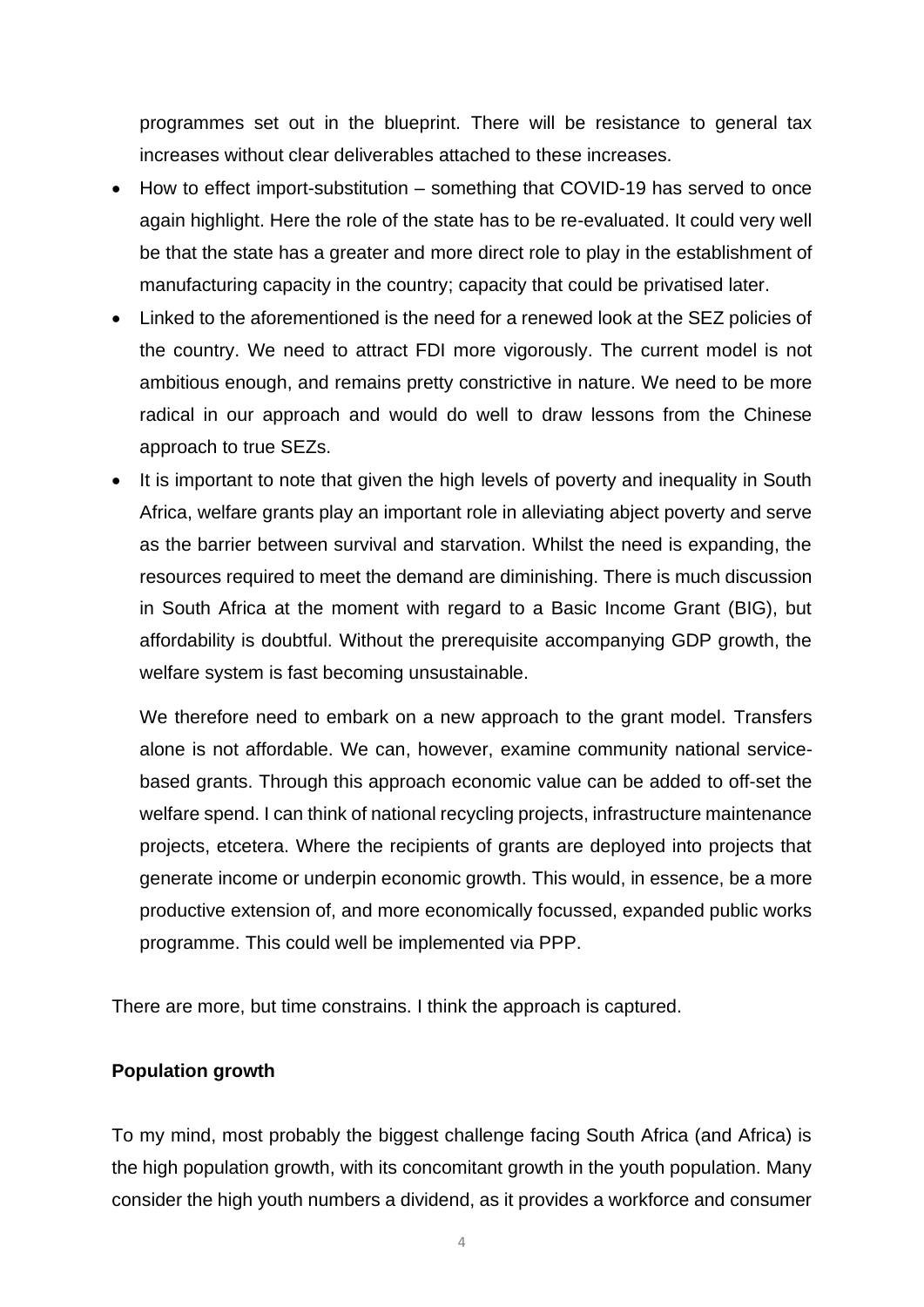market. However, when population growth exceeds economic growth, it becomes a drain on development. There is little focus on this problem at the moment. Why? I don't know. Maybe because it is a difficult topic to address, maybe because of the controversial cultural and religious dimensions attached to it. But whatever the reasons, it can no longer be ignored.

Chinese economic development has been intricately linked with its ability to control population growth. I am not suggesting the same measures can be taken in Africa given our different political and cultural dispensations. But we can also not ignore that should population growth continue to outstrip job growth; we are heading for the proverbial fiscal cliff. It would serve us well to understand the Chinese link between population growth control and its ability to lift its population out of poverty. We can then work on our own solutions to the problem.

The Inclusive Society Institute (2021) will soon release a paper on this topic. In its scenario planning, it suggests that given the current population growth rate (1,48% per annum), any sustained GDP growth of less than three percent per annum over the next ten years will see unemployment (and poverty) grow. Bear in mind that the norm for GDP growth in middle-income developing countries is around 2-3 percent (Ngugen, 2019). Even in the best-case scenario, a sustained growth of four percent over ten years will not have a significant impact on unemployment.

South Africa's NDP suggests a desired population growth rate of 0,5 percent per annum. Were it possible to maintain that over the next ten years (that is to 2029), a sustained two percent GDP would reduce unemployment from 36,62 percent in 2019 to 30,65 percent, at three percent to 24,56 percent and at four percent to 17,99 percent. Once again, bear in mind this is illustrative, because in reality it is not possible to reverse population growth from 1,48 percent to 0,5 percent overnight.

|      | @ 0,5% p.a. population growth |               |        | @ 1,48% p.a. population growth |               |               |
|------|-------------------------------|---------------|--------|--------------------------------|---------------|---------------|
| Year | <b>2% GDP</b>                 | <b>3% GDP</b> | 4% GDP | <b>2% GDP</b>                  | <b>3% GDP</b> | <b>4% GDP</b> |
| 2019 | 36.62%                        | 36.52%        | 36.62% | 36.62%                         | 36.62%        | 36.62%        |
| 2029 | 30,65%                        | 24.56%        | 17,99% | 37.06%                         | 31.54%        | 25,57%        |

## Impact of population growth on unemployment *(Percentage of unemployment expanded definition)*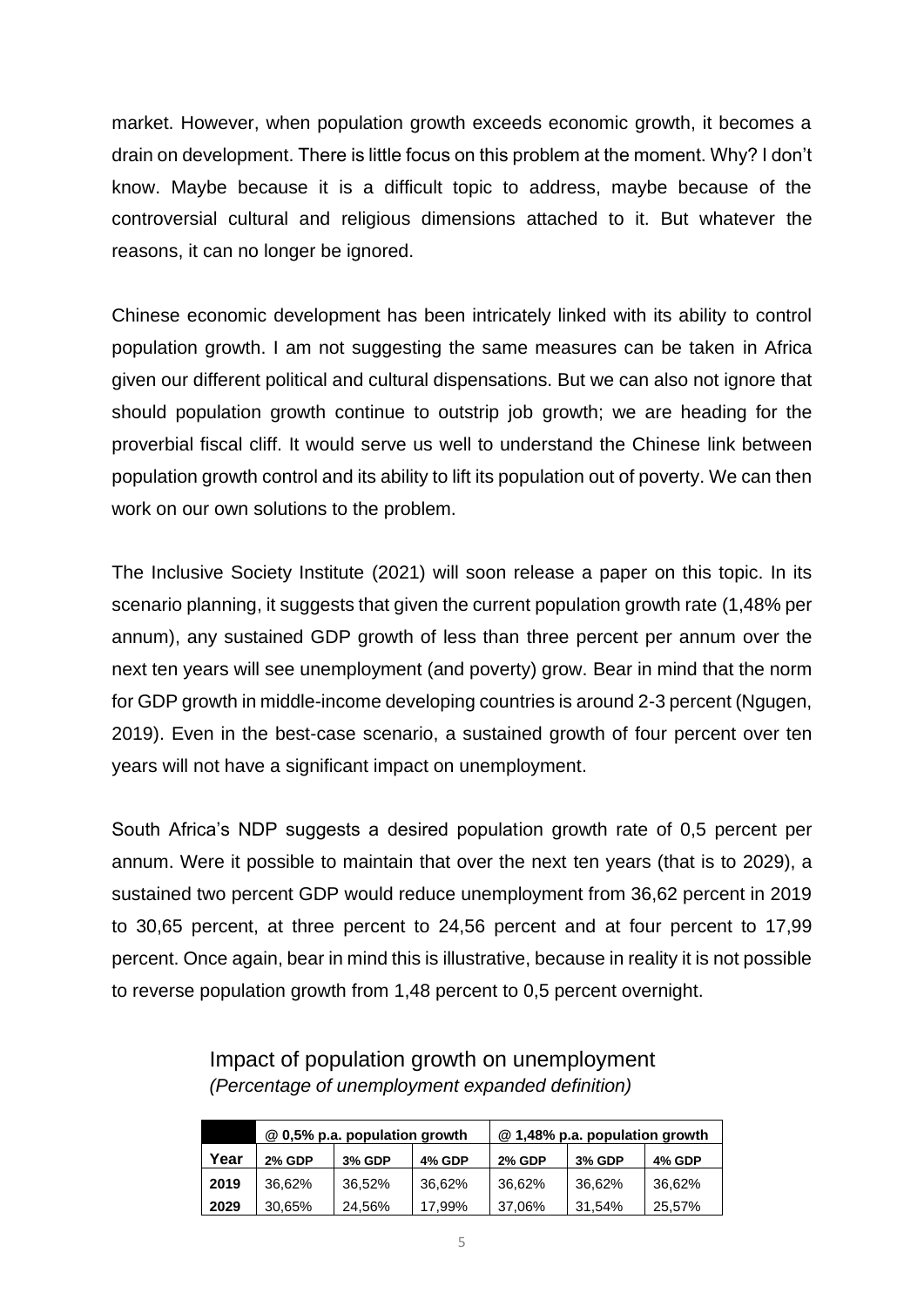I would strongly recommend that the issue of population growth and its impact on unemployment (and poverty) receives higher prominence in economic policy planning. Currently, it is a non-feature of such plans, whilst, in the absence of an elusive miracle sustained high GDP growth, it is the main driver of unemployment.

## **Conclusion**

Addressing poverty is a multifaceted endeavour. Addressing one side of the equation, without addressing the other side, will not bring about the solution. As African policymakers we need to focus on creating conditions for both high GDP growth and low population growth. We also need to develop plans with clear and focussed deliverables. And these plans need to be predictable – whilst constant tweaking is necessary, constant change distracts development, holds it back, and in essence wastes resources on experimentation and start-stop projects.

No doubt, the problem of poverty can be resolved. The greater challenge is to mobilise the managerial, political and leadership skills behind programmes rooted in reality. And above all, not to allow anxiety to disrupt planned implementation, but to keep cool and focussed whilst implementing workable plans. There is no short-term solution. It will take decades. In the meantime, we need to keep the population calm. They will not remain complacent if things continue to get worse. They will remain calm if there is sustained and continual improvement in the social conditions. This is our challenge: Arrest the decline and ensure immediate incremental improvement.

## **References**

Centre for Risk Analysis (CRA). 2020. *Socio-Economic Survey of South Africa 2020.*  Johannesburg: Centre for Risk Analysis.

Cotterill, J. 2019. *South Africa's economic growth stutters.* [Online] Available at: <https://www.ft.com/content/1688aa70-3f53-11e9-b896-fe36ec32aec> [accessed: 21 October 2020].

Inclusive Society Institute. 2021. *Slowing the population growth rate is vital for South Africa's economic recovery.* Cape Town: Inclusive Society Institute.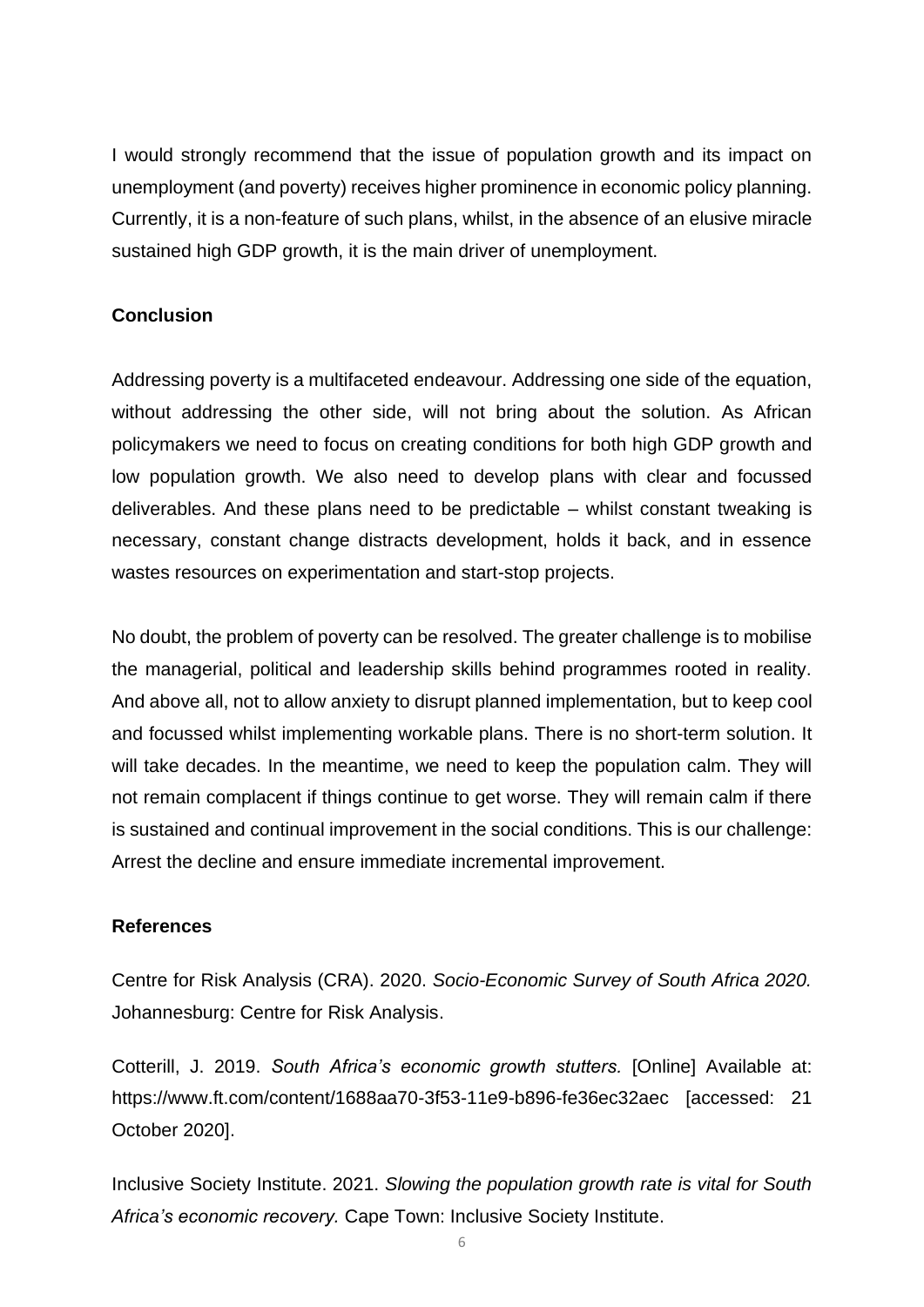National Planning Commission (NPC). N.d. National Development Plan 2030. Our future – make it work. [Online] Available at: [https://nationalplanningcommission.files.wordpress.com/2015/02/ndp-2030-our](https://nationalplanningcommission.files.wordpress.com/2015/02/ndp-2030-our-future-make-it-work_0.pdf)[future-make-it-work\\_0.pdf](https://nationalplanningcommission.files.wordpress.com/2015/02/ndp-2030-our-future-make-it-work_0.pdf) [accessed: 21 October 2020].

Nguyen, J. 2019. *5 things to know about GDP*. [Online] Available at: <https://www.marketplace.org/2019/01/30/5-things-know-about-gdp/> [accessed: 24 October 2020].

Statistics South Africa (Stats SA). 2020(a). *SA economy sheds 2,2 million jobs in Q2 but unemployment levels drop.* [Online] Available at: <http://www.statssa.gov.za/?p=13633> [accessed: 21 October 2020].

Statistics South Africa (Stats SA). 2020(b). *GDP falls by 2%.* [Online] Available at: [http://www.statssa.gov.za/?p=13401&gclid=Cj0KCQjwuL\\_8BRCXARIsAGiC51DXwO](http://www.statssa.gov.za/?p=13401&gclid=Cj0KCQjwuL_8BRCXARIsAGiC51DXwOeh3LowrOSHnNkpMKKHlpqTOdXQUaHMnxd5LQWB6mH7NNyray4aAqTfEALw_wcB) [eh3LowrOSHnNkpMKKHlpqTOdXQUaHMnxd5LQWB6mH7NNyray4aAqTfEALw\\_wc](http://www.statssa.gov.za/?p=13401&gclid=Cj0KCQjwuL_8BRCXARIsAGiC51DXwOeh3LowrOSHnNkpMKKHlpqTOdXQUaHMnxd5LQWB6mH7NNyray4aAqTfEALw_wcB) [B](http://www.statssa.gov.za/?p=13401&gclid=Cj0KCQjwuL_8BRCXARIsAGiC51DXwOeh3LowrOSHnNkpMKKHlpqTOdXQUaHMnxd5LQWB6mH7NNyray4aAqTfEALw_wcB) [accessed: 21 October 2020].

Statistics South Africa (Stats SA). 2020(c). *[SA loses more than 600K formal sector](file:///C:/Users/Olivia/Downloads/SA%20loses%20more%20than%20600K%20formal%20sector%20jobs%20during%20COVID-19%20lockdown.%20%5bOnline%5d%20Available%20at:%20http:/www.statssa.gov.za/%3fp=13690%20%5baccessed:%2012%20January%202021%5d)  [jobs during COVID-19 lockdown.](file:///C:/Users/Olivia/Downloads/SA%20loses%20more%20than%20600K%20formal%20sector%20jobs%20during%20COVID-19%20lockdown.%20%5bOnline%5d%20Available%20at:%20http:/www.statssa.gov.za/%3fp=13690%20%5baccessed:%2012%20January%202021%5d)* [Online] Available at: [http://www.statssa.gov.za/?p=13690 \[accessed: 12 January 2021\].](file:///C:/Users/Olivia/Downloads/SA%20loses%20more%20than%20600K%20formal%20sector%20jobs%20during%20COVID-19%20lockdown.%20%5bOnline%5d%20Available%20at:%20http:/www.statssa.gov.za/%3fp=13690%20%5baccessed:%2012%20January%202021%5d) Trading Economics. N.d. *South Africa GDP per capita PPP*. [Online] Available at: [https://tradingeconomics.com/south-africa/gdp-per-capita](https://tradingeconomics.com/south-africa/gdp-per-capita-ppp#:~:text=GDP%20per%20capita%20PPP%20in,of%209375.10%20USD%20in%201993.&text=South%20Africa%20GDP%20per%20capita%20PPP%20%2D%20values%2C%20historical%20data%20and,updated%20on%20January%20of%202021)[ppp#:~:text=GDP%20per%20capita%20PPP%20in,of%209375.10%20USD%20in%](https://tradingeconomics.com/south-africa/gdp-per-capita-ppp#:~:text=GDP%20per%20capita%20PPP%20in,of%209375.10%20USD%20in%201993.&text=South%20Africa%20GDP%20per%20capita%20PPP%20%2D%20values%2C%20historical%20data%20and,updated%20on%20January%20of%202021) [201993.&text=South%20Africa%20GDP%20per%20capita%20PPP%20%2D%20val](https://tradingeconomics.com/south-africa/gdp-per-capita-ppp#:~:text=GDP%20per%20capita%20PPP%20in,of%209375.10%20USD%20in%201993.&text=South%20Africa%20GDP%20per%20capita%20PPP%20%2D%20values%2C%20historical%20data%20and,updated%20on%20January%20of%202021) [ues%2C%20historical%20data%20and,updated%20on%20January%20of%202021](https://tradingeconomics.com/south-africa/gdp-per-capita-ppp#:~:text=GDP%20per%20capita%20PPP%20in,of%209375.10%20USD%20in%201993.&text=South%20Africa%20GDP%20per%20capita%20PPP%20%2D%20values%2C%20historical%20data%20and,updated%20on%20January%20of%202021) [accessed: 12 January 2021].

Wong, D. 2020. *What to Expect in China's 14th Five Year Plan? Decoding the Fifth Plenum Communique*. [Online] Available at: [https://www.china](https://www.china-briefing.com/news/what-to-expect-in-chinas-14th-five-year-plan-decoding-the-fifth-plenum-communique/)[briefing.com/news/what-to-expect-in-chinas-14th-five-year-plan-decoding-the-fifth](https://www.china-briefing.com/news/what-to-expect-in-chinas-14th-five-year-plan-decoding-the-fifth-plenum-communique/)[plenum-communique/](https://www.china-briefing.com/news/what-to-expect-in-chinas-14th-five-year-plan-decoding-the-fifth-plenum-communique/) [accessed: 21 January 2021].

Zwane, T. 2020. *Jobless rate drops to 23,3%, while expanded measure soars to 42%.* [Online] Available at: [https://www.news24.com/citypress/news/jobless-rate-drops-to-](https://www.news24.com/citypress/news/jobless-rate-drops-to-233-while-expanded-measure-soars-to-42-20200929#:~:text=The%20rate%20in%20the%20expanded,42%25%20in%20the%20second%20quarter)[233-while-expanded-measure-soars-to-42-](https://www.news24.com/citypress/news/jobless-rate-drops-to-233-while-expanded-measure-soars-to-42-20200929#:~:text=The%20rate%20in%20the%20expanded,42%25%20in%20the%20second%20quarter)